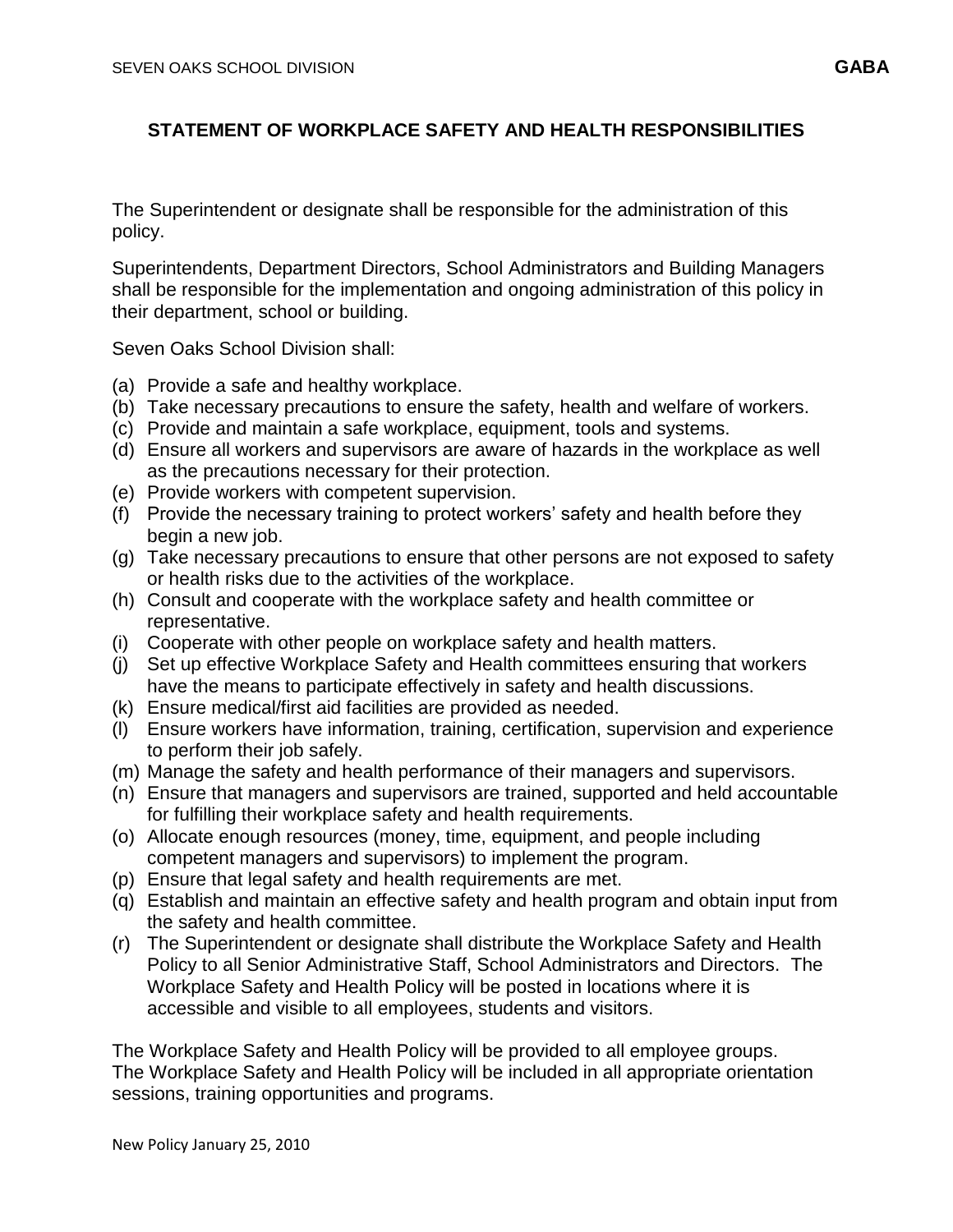Department Directors, School Administrators and Building Managers shall:

- (a) Ensure the development and implementation of safety rules and procedures consistent with the work practices of the worksite and the regulations in effect for the Province of Manitoba.
- (b) Ensure regular inspections of their area or building are performed and take action to improve unsafe conditions.
- (c) Ensure that all employees are trained in and follow safety procedures and safe work practices.
- (d) Ensure that the workplace and all necessary equipment, systems and tools are safe and without risks to safety or health of employees working at the worksite, students and/or visitors.
- (e) Ensure workers comply with safety and health procedures and use safety equipment clothing devices.
- (f) Take necessary precautions to protect the safety and health of workers under their supervision.
- (g) Advise workers of health and safety hazards in their work areas.
- (h) Cooperate with other people on workplace safety and health matters.
- (i) Ensure staff are informed of accident and incident reporting procedures, post copies of accident/incident procedures and report forms on the Workplace Safety and Health Boards.

Supervisors shall:

- (a) Ensure regular inspection of their area or building is performed and take action to improve unsafe conditions.
- (b) Ensure that all known hazards and safety concerns are brought to the attention of Department Directors, School Administrators and Building Managers.
- (c) Cooperate with other people on workplace safety and health matters.
- (d) Advise workers of all known or reasonably foreseeable risk to safety and health in the area where the worker is involved in work.
- (e) Ensure that workers use all devices and wear all clothing and PPE designed or provided by the Seven Oaks School Division.
- (f) Ensure that workers under their supervision work in the manner and in accordance with the procedures and measures required by the Act and regulations.
- (g) Take all precautions necessary to protect the safety and health of workers under their supervision.

Employees shall:

- (a) Adhere to all safety rules and procedures associated with the performance of their duties and take an active part in practicing safe work habits.
- (b) Immediately report any accident or injury or unsafe condition to their supervisor.
- (c) Properly use and care for personal safety equipment provided by the Division.
- (d) Participate in mandatory safety and health training.
- (e) Participate in mandatory safety and health testing (i.e. hearing testing).
- (f) Use safety equipment, machine guards, and safety devices.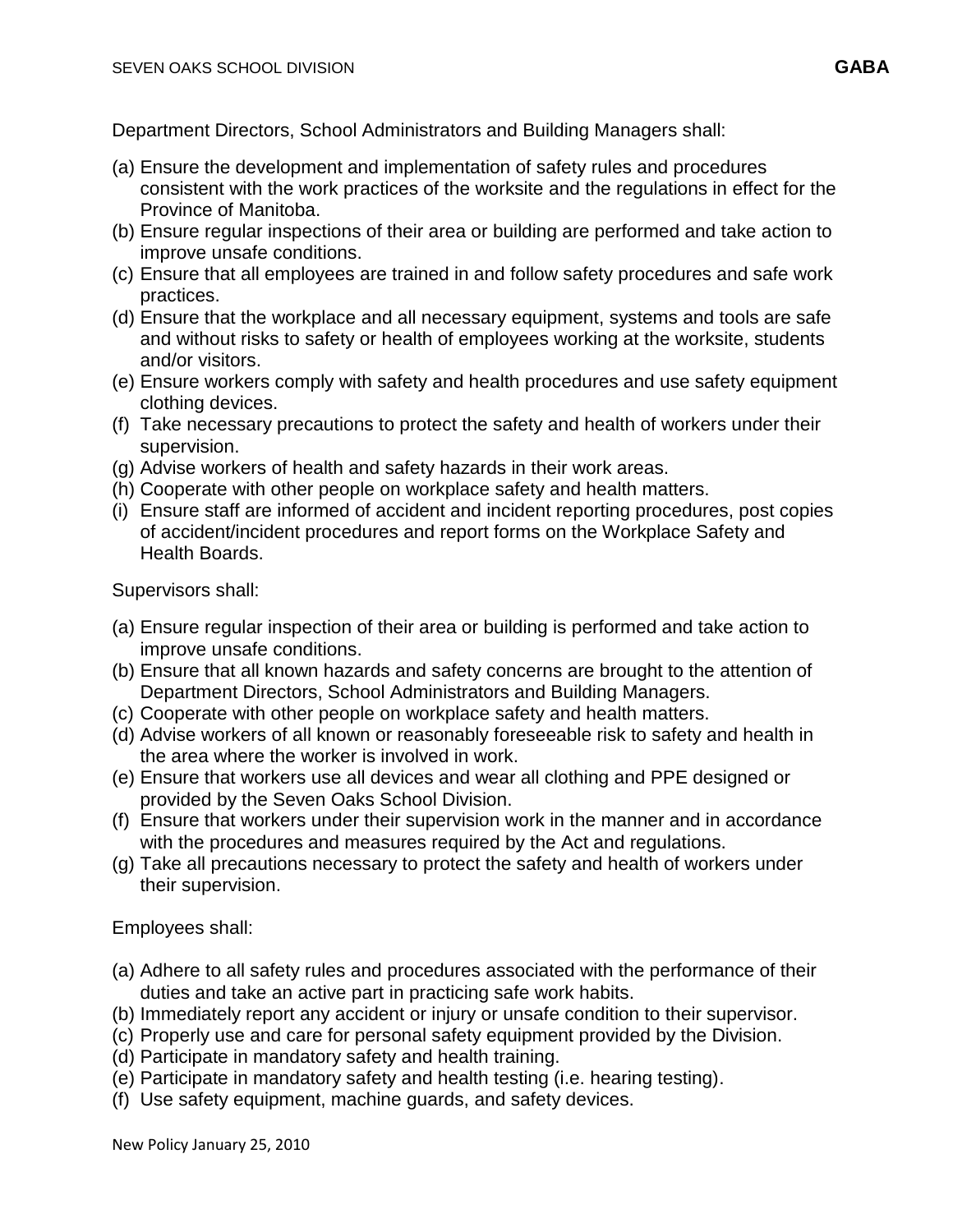- (g) Follow safe work procedures.
- (h) Understand and follow legislation and workplace safety and health requirements.

The Assistant Director of Operations

- (a) Undertake regular inspections of Division facilities and recommend actions to eliminate unsafe conditions in compliance with Safety and Health Regulations.
- (b) Support Department Directors, School Administrators and Building Managers in the implementation of the Workplace Safety and Health Policy.
- (c) Coordinate the implementation of Workplace Safety and Health Awareness and training programs.
- (d) Assist in the preparation, maintenance and submission of data pertaining to accidents, accident prevention, results of examinations and tests.
- (e) Investigate and maintain records in connection with the receipt and disposition of concerns and complaints.
- (f) Cooperate with other people on workplace safety and health matters.
- (g) Assist employees in carrying out their safety and health responsibilities.
- (h) Conduct research on special problems.
- (i) Provide advice about safety and health at management meetings.
- (j) Support safety and health systems and programs throughout the workplace.

Students shall:

- (a) Adhere to all safety rules and procedures as conveyed to you by teachers and administrators.
- (b) Use proper Personal Protective equipment where applicable.
- (c) Report unsafe conditions.
- (d) Report injuries to your teacher or administrator.

Suppliers shall:

- (a) Ensure products and materials, tools and equipment supplied to our workplaces are safe when used according to instructions provided.
- (b) Supply current MSDS sheets when requested.
- (c) Provide information on Health & Safety matters when asked.

Contractors, Owners and Self-employed persons shall:

- (a) Agree to and sign all Seven Oaks School Division Safety Requirements (Contractor Safety Plan, etc.).
- (b) Provide to employees any required PPE and ensure its use.
- (c) Take necessary precautions to ensure that activities and hazards within their control do not create a safety or health risk.
- (d) Cooperate with other people on workplace safety and health matters.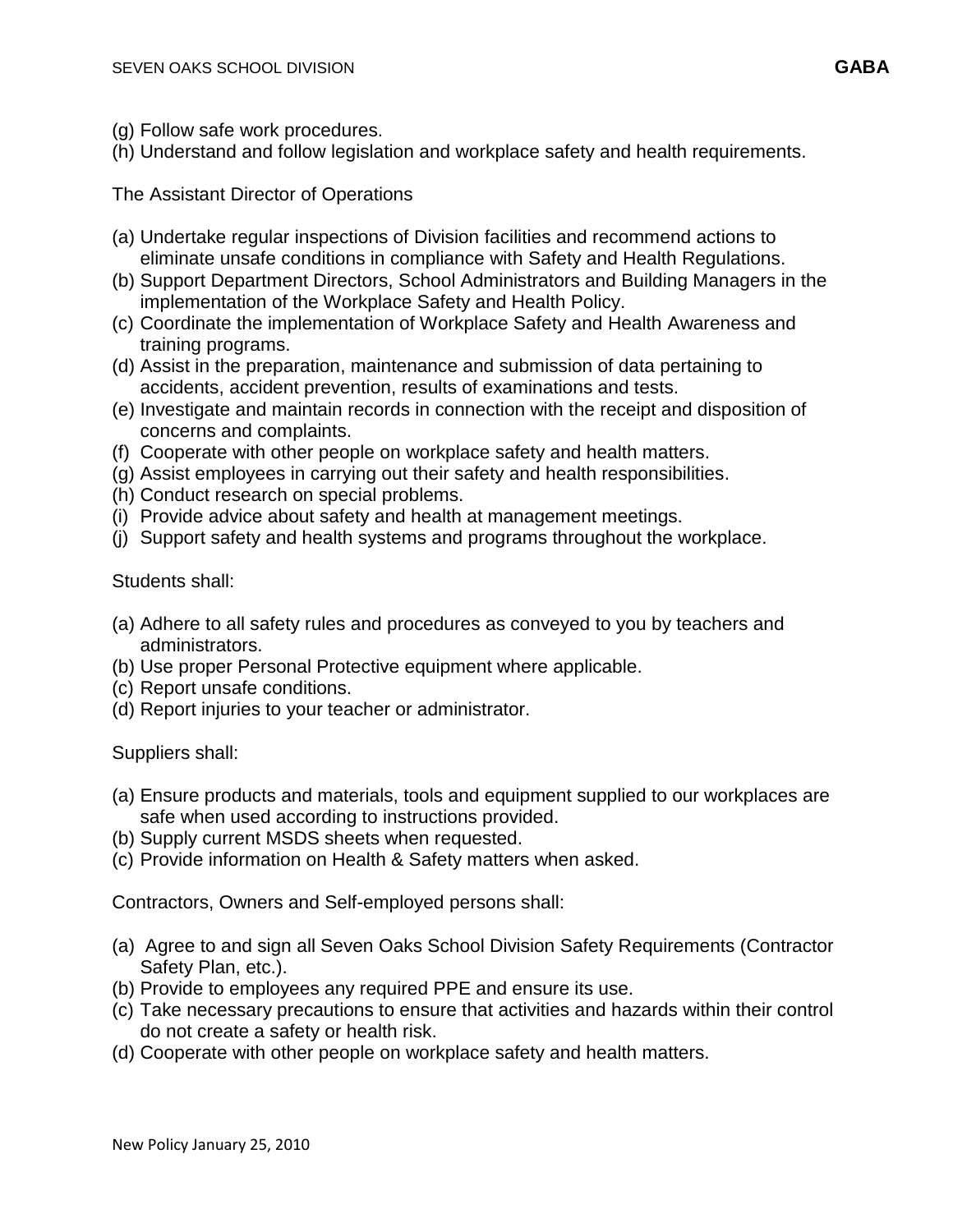Prime Contractors shall:

- (a) Coordinate, organize, and oversee the work on the project to ensure the safety and health of workers and others who may be affected by activities on the project (this includes coordinating the safety and health programs of employees working on the project).
- (b) Setting up an effective system to ensure everyone working on the project fulfills their legal safety and health responsibilities.
- (c) Cooperate with other people on workplace safety and health matters.
- (d) Hold weekly tailgate meetings, submitting minutes to owner.
- (e) Agree to and sign all Seven Oaks School Division Safety Requirements (Contractors Safety Plan, etc.).
- (f) Provide first aid and supplies as required by the workers.

# **WORKPLACE SAFETY AND HEALTH COMMITTEE**

Central Workplace Safety and Health Steering Committee:

- (a) The Division shall maintain a Workplace Safety and Health Steering Committee comprised of representatives of the administration and representatives of employee groups.
- (b) The Superintendent shall appoint administrative representatives to the committee.
- (c) Employee groups, as required under the Workplace Safety and Health Act, shall appoint their representatives to the committee.
- (d) The committee, operating within the guidelines of the Workplace Safety and Health Act, shall develop procedures to review and recommend policy, to review accident reports and safety and health concerns and to recommend and develop programs to address areas of concern.

School/Building Committees

- (a) The Division shall ensure all schools have in place a Workplace Safety and Health Committee comprised of representatives of the administration and representatives of employee groups.
- (b) The school administrator shall represent administration on the school committee.
- (c) Employee groups within the school, as required under the Workplace Safety and Health Act, shall appoint their representative to the committee.

Workplace Safety and Health Representatives

(a) Employee groups within the school, as required under the Workplace Safety and Health Act, shall appoint their representative.